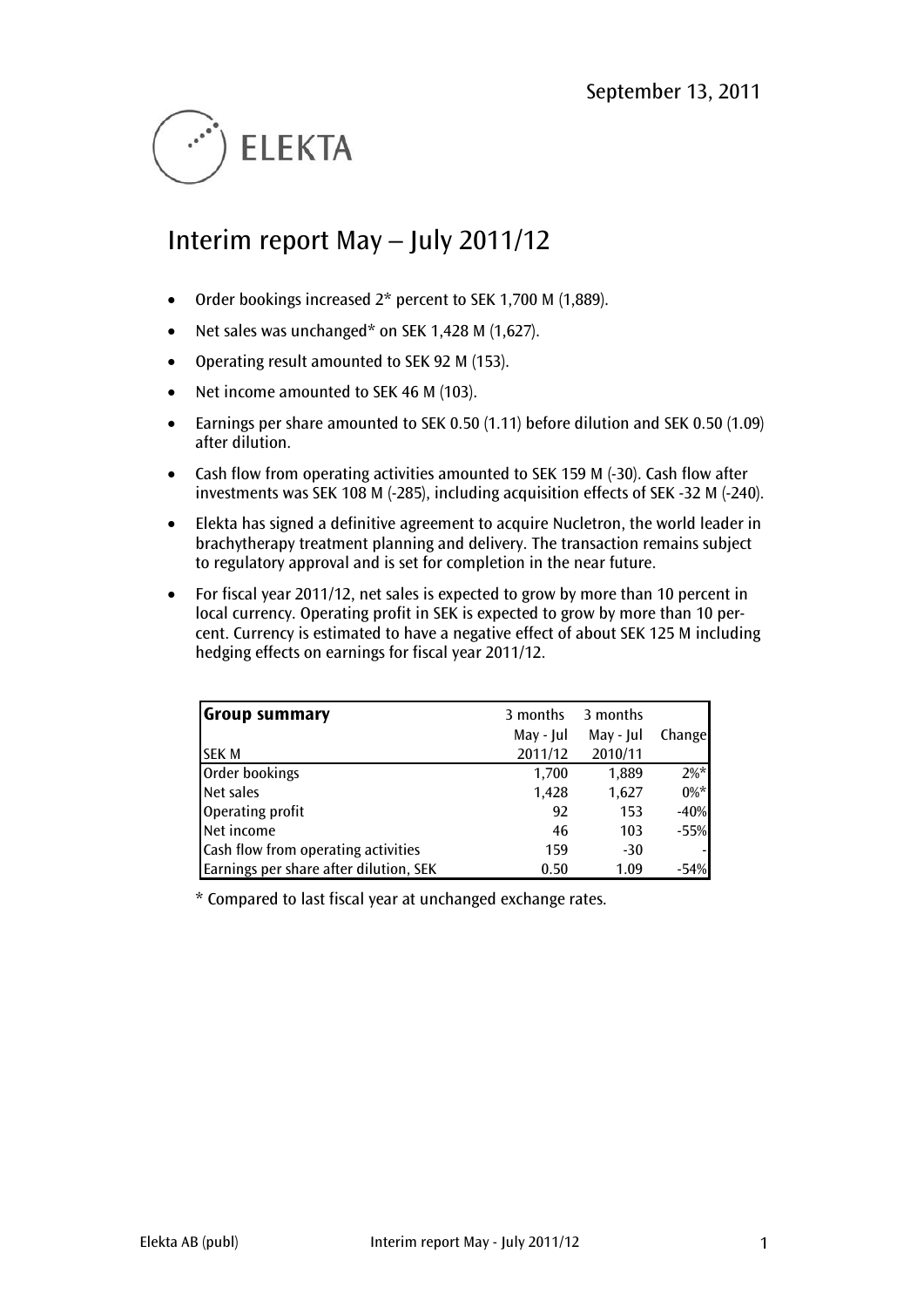## **President and CEO comments**

I am pleased to report that the first three months of the fiscal year were in line with our expectations, and I am confident of our performance for the rest of the fiscal year.

All regions performed in line with our expectations as far as order bookings were concerned. In region Europe, Middle East and Africa order bookings were lower compared to the corresponding period of last year. However, it is important to keep in mind that this region in particular experienced very strong growth during the first quarter of the previous fiscal year due to a large order in Russia. Activity in the region remained robust.

Order bookings continued to rise rapidly in region Asia Pacific. In Japan, reconstruction work following the earthquake earlier this year, has been the main priority, causing some delays in investment decisions in cancer treatments. The positive trend in demand continued in North and South America with particularly good development in the United States.

Our assessment is that recent financial uncertainty has not affected market conditions. Lifesaving treatment like cancer care will remain a priority area for healthcare investments and for care providers around the world. Nevertheless we are continually monitoring international developments, and we have the preparedness and flexibility to adapt to changing circumstances.

Elekta is a leader in most growth markets, which now account for approximately one-third of net sales. We expect the pace of our geographical expansion to accelerate over the next few years, providing more people with access to cancer care. Moreover, we anticipate that our installed base will continue to broaden in both established and emerging markets.

The Nucletron acquisition, which is set for completion in the near future, further improves our growth prospects. An integrated offering ensures a more complete range of cancer treatment options. Our combination of brachytherapy and external radiation therapy reinforces our leading treatment methods for patients everywhere.

Net sales for the first three months, which also is the weakest period of the fiscal year, was flat in local currency compared to the corresponding period of last fiscal year. This has led to a weaker operating profit. However, we expect a normal seasonal trend for the fiscal year, with a significantly higher operating profit in the second half of the year compared to the first half.

Elekta's order backlog is on a record level and is another strong indication of the growth prospects for the current fiscal year.

Our outlook for fiscal year 2011/12 is unchanged. For the fiscal year 2011/12, Elekta's net sales is expected to grow by more than 10 percent in local currency. Operating profit in SEK is expected to grow by more than 10 percent. Currency is estimated to have a negative effect of about SEK 125 M including hedging effects on earnings for fiscal year 2011/12.

Tomas Puusepp President and CEO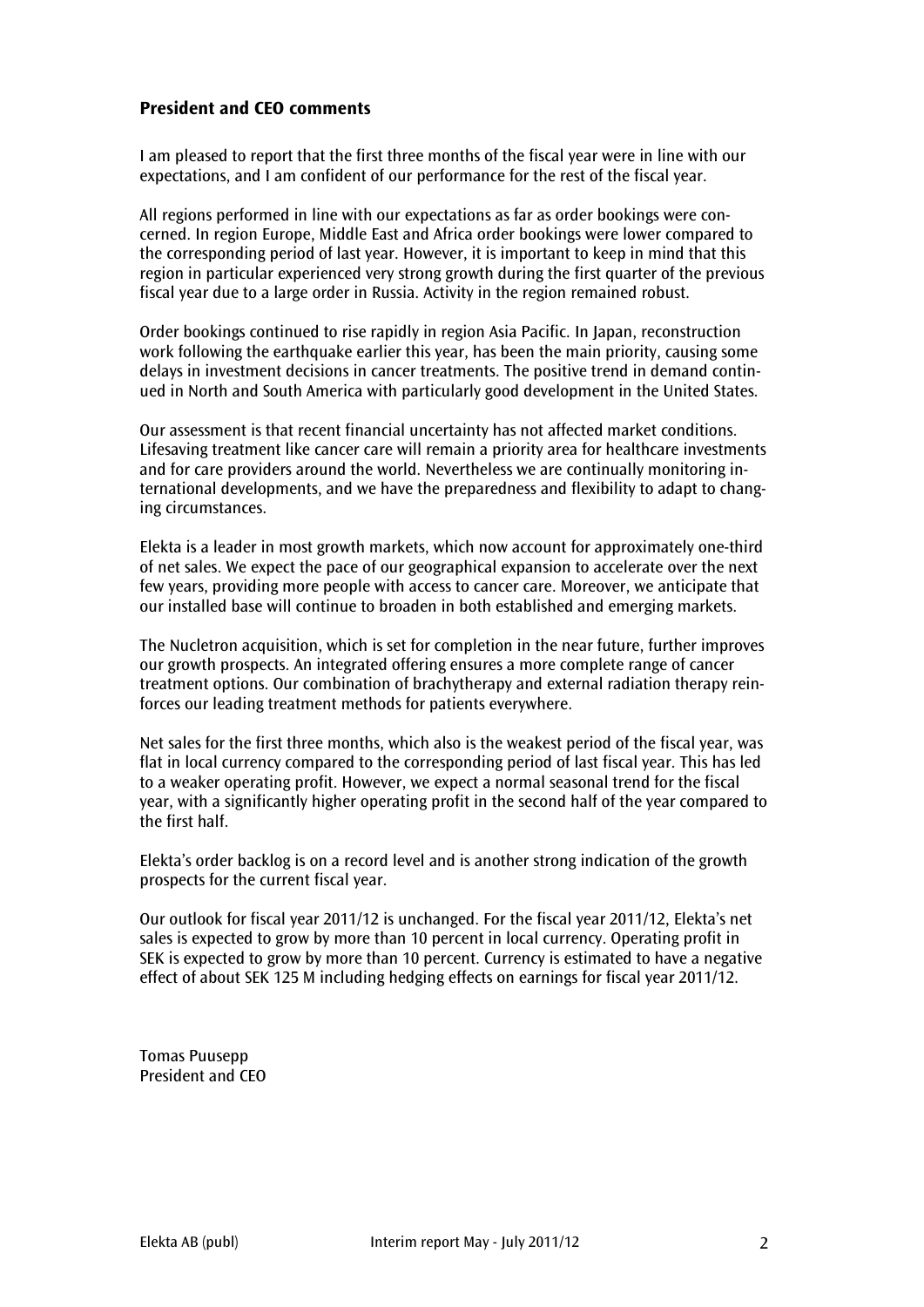*Presented amounts refer to the quarter unless otherwise stated. Amounts in parentheses indicate comparative values for the same period last fiscal year.*

#### **Order bookings and order backlog**

Order bookings decreased 10 percent to SEK 1,700 (1,889). Based on unchanged exchange rates, order bookings increased 2 percent.

Order backlog was SEK 8,843 M, compared to SEK 8,147 M on April 30, 2011. Order backlog is converted at closing exchange rates. The translation of the backlog at exchange rates on July 31, 2011 compared to exchange rates on April 30, 2011 resulted in a positive translation difference of SEK 407 M on the order backlog.

| <b>Order bookings</b>          | 3 months  | 3 months         |        |           |        | 12 months |
|--------------------------------|-----------|------------------|--------|-----------|--------|-----------|
|                                | May - Jul | May - Jul Change |        | 12 months | Change | May-Apr   |
| <b>SEKM</b>                    | 2011/12   | 2010/11          |        | rolling   |        | 2010/11   |
| North and South America        | 590       | 658              | $-10%$ | 3,439     | 1%     | 3,507     |
| Europe, Middle East and Africa | 553       | 777              | $-29%$ | 2,853     | $-16%$ | 3,077     |
| lAsia Pacific                  | 557       | 454              | 23%    | 2,580     | 19%    | 2,477     |
| <b>Group</b>                   | 1,700     | 1,889            | $-10%$ | 8.872     | $-1%$  | 9,061     |

#### **Market development**

#### *Region North and South America*

Order bookings increased by 9 percent based on unchanged exchange rates.

The North American market is fueled primarily by a rising incidence of cancer in a growing and aging population, as well as the need for replacement investments to steadily restock the large installed base of linear accelerators.

It is still too early to assess the impact of the U.S. Patient Protection and Affordable Care Act, which is to cover an addition of 32 million people. However, a larger percentage of the population will presumably have access to, and be able to afford, services that promote earlier detection and treatment of cancer. Such developments are likely to benefit Elekta.

Like other developing markets, South America is driven by substantial capacity shortages and an increased focus on improving cancer care. Elekta sees major potential in for example Brazil, where a national program has raised compensation levels for radiation therapy. In combination with Elekta's greater presence in selected countries, that kind of progress supports the company's growth prospects on the continent.

The contribution margin for the region was 34 percent (34).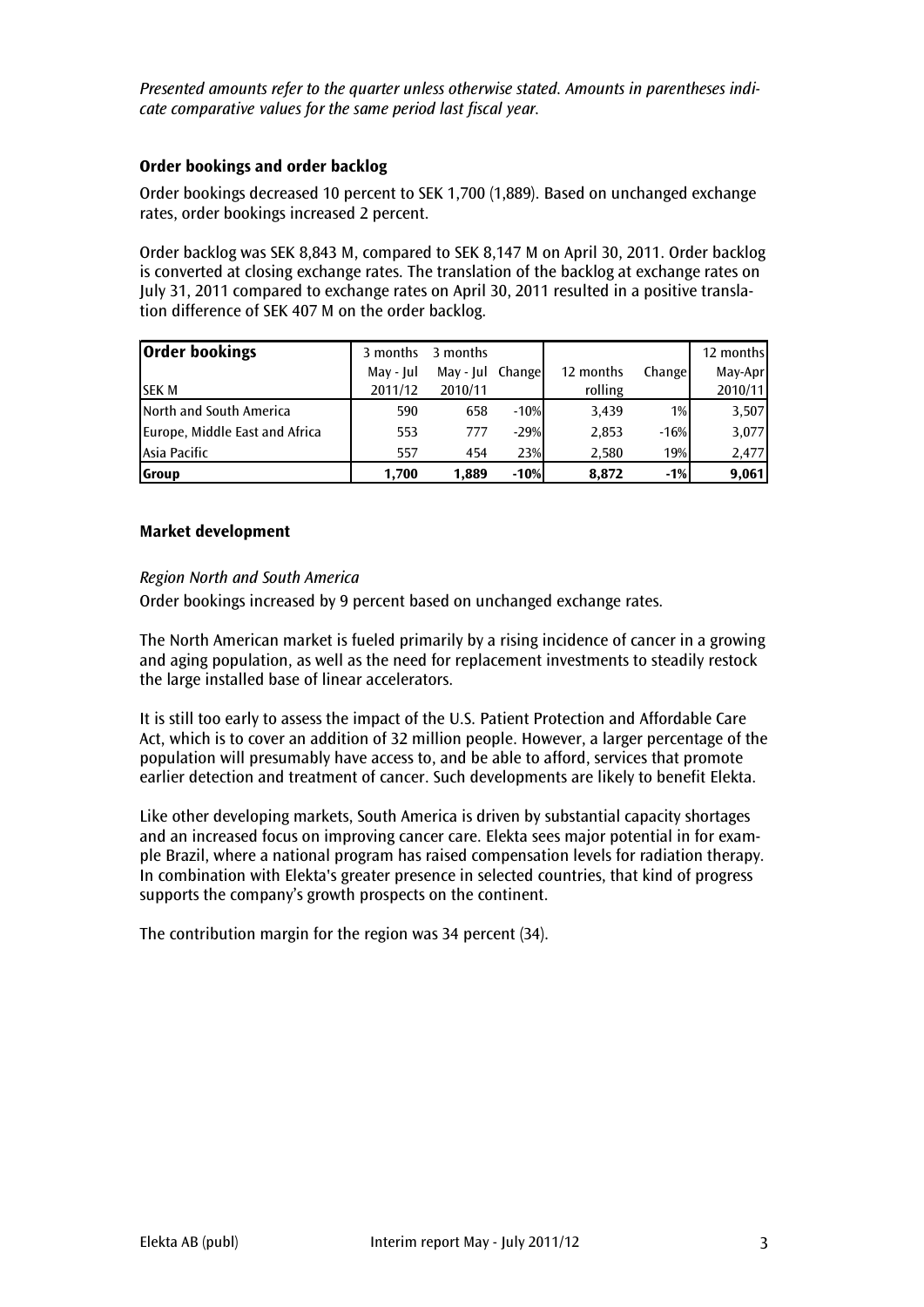#### *Region Europe, Middle East and Africa*

Order bookings decreased by 24 percent based on unchanged exchange rates. Worth noting is that the region experienced a very strong first quarter during the previous fiscal year, partly due to receipt of a large order from the Russian national investment program for expansion of radiation therapy.

As expected, order bookings were highest in large markets like the Netherlands, Italy, the UK, France and Germany in which capacity is being expanded somewhat, but primarily due to replacement investments.

Developing markets generally face insufficient capacity, and the number of installed linear accelerators per million inhabitants is very low. As a result, there is great demand for cancer care and treatment of brain disorders on these markets. Because capacity for early detection is also in short supply, many patients are not treated until a disease has progressed to an advanced stage.

The financial crisis has brought a certain measure of uncertainty to countries whose government-financed healthcare systems are unlikely to expand in the near future. Nevertheless, long-term sustainable expansion is set to continue, particularly in view of strong growth markets in Eastern Europe, the Middle East and Africa. These trends are in line with Elekta's long-term growth strategy, which focuses on emerging markets.

The contribution margin for the region was 28 percent (25).

#### *Region Asia Pacific*

Demand in the region was strong and order bookings increased by 38 percent based on unchanged exchange rates. Australia, China and Taiwan accounted for the greatest increase during the period.

In general the region suffers from major capacity shortages, although countries like Australia, Japan, Taiwan, Hong Kong and Singapore have highly developed healthcare systems. As a result, a large percentage of healthcare investments go to new installations. Elekta's prominence in the region, and its focus on growth, put the company in a good position to support care providers in these countries as they attempt to upgrade and improve cancer care.

Elekta is a leader in the Chinese market for advanced radiation therapy and expects ongoing investment growth there, particularly due to the five-year healthcare reform that the authorities adopted in 2009 with the goal of improving access to radiation therapy.

As anticipated, Elekta is experiencing lower demand in Japan now that priority is being given to reconstruction of the areas devastated by the earthquake earlier this year. Elekta has a strong presence in neurosurgery and software and is well positioned to grow its market share in oncology. Prospects appear favorable for increasing the number of cancer patients who receive radiation therapy (currently only 25-30 percent, as opposed to more than 50 percent in Europe).

The contribution margin for the region was 19 percent (28).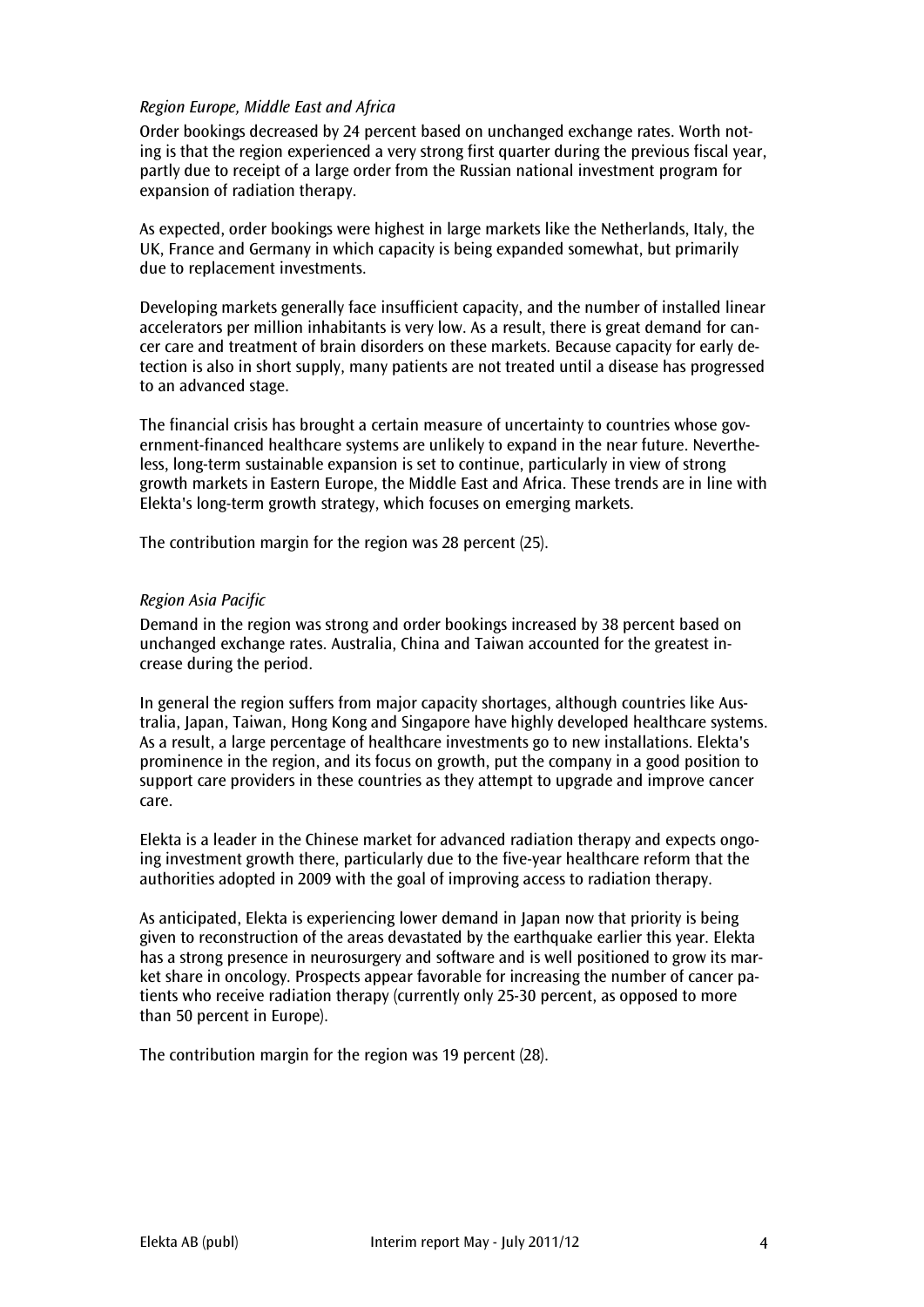#### **Net sales**

Net sales decreased 12 percent to SEK 1,428 M (1,627). Based on unchanged exchange rates, net sales was on the same level as last year.

| Net sales                      |           | 3 months 3 months |        |           |        | 12 months |
|--------------------------------|-----------|-------------------|--------|-----------|--------|-----------|
|                                | May - Jul | May - Jul Change  |        | 12 months | Change | May-Apr   |
| <b>ISEK M</b>                  | 2011/12   | 2010/11           |        | rolling   |        | 2010/11   |
| North and South America        | 575       | 713               | $-19%$ | 2,680     | $-7%$  | 2,818     |
| Europe, Middle East and Africa | 492       | 549               | $-10%$ | 2.738     | $-3%$  | 2,795     |
| Asia Pacific                   | 361       | 365               | $-1%$  | 2.287     | 22%    | 2,291     |
| <b>Scroup</b>                  | 1.428     | 1.627             | $-12%$ | 7.705     | 2%     | 7,904     |

#### **Earnings**

Operating result decreased 40 percent to SEK 92 M (153). The effect from changes in exchange rates was SEK -10 M. Expenses related to the planned acquisition of Nucletron was about SEK 10 M. Operating margin decreased to 6 percent (9) while gross margin amounted to 43 percent (45). The weaker operating profit is mainly related to net sales, which was flat in local currency compared to the corresponding period of last fiscal year.

Research and development expenditures before capitalization of development costs were SEK 164 M (150) equal to 11 percent (9) of net sales.

Costs for Elekta's ongoing incentive programs amounted to SEK 7 M (10).

The change in unrealized exchange rate effects from cash flow hedges amounted to SEK -68 M (-4) and is reported in other comprehensive income. Closing balance of unrealized exchange rate effects from cash flow hedges in shareholders' equity was SEK 60 M (128 on April 30, 2011) exclusive of tax.

Net financial items amounted to SEK -27 M (-6). The change over last year is mainly due to the increase in long-term loans through a private placement in the U.S.

Income before tax amounted to SEK 65 M (147). Tax expense amounted to SEK 19 M (44) or 29 percent (30). Net income amounted to SEK 46 M (103).

Earnings per share amounted to SEK 0.50 (1.11) before dilution and SEK 0.50 (1.09) after dilution.

Return on shareholders' equity amounted to 27 percent (30) and return on capital employed amounted to 31 percent (32).

#### **Investments and depreciation**

Investments in intangible and tangible fixed assets amounted to SEK 83 M (48). Amortization of intangible assets and depreciation of tangible fixed assets amounted to SEK 60 M (61). Capitalization of development costs and amortization of capitalized development costs amounted to net SEK 39 M (17). Capitalization amounted to SEK 56 M (32) and amortization to SEK 17 M (15).

#### **Liquidity and financial position**

Cash flow from operating activities was SEK 159 M (-30). Cash flow after investments amounted to SEK 108 M (-285), including acquisition effects of SEK -32 M (-240). Cash conversion was 131 percent (-27). The higher cash conversion was to a large extent explained by a reduction in working capital as scheduled payments in April of around SEK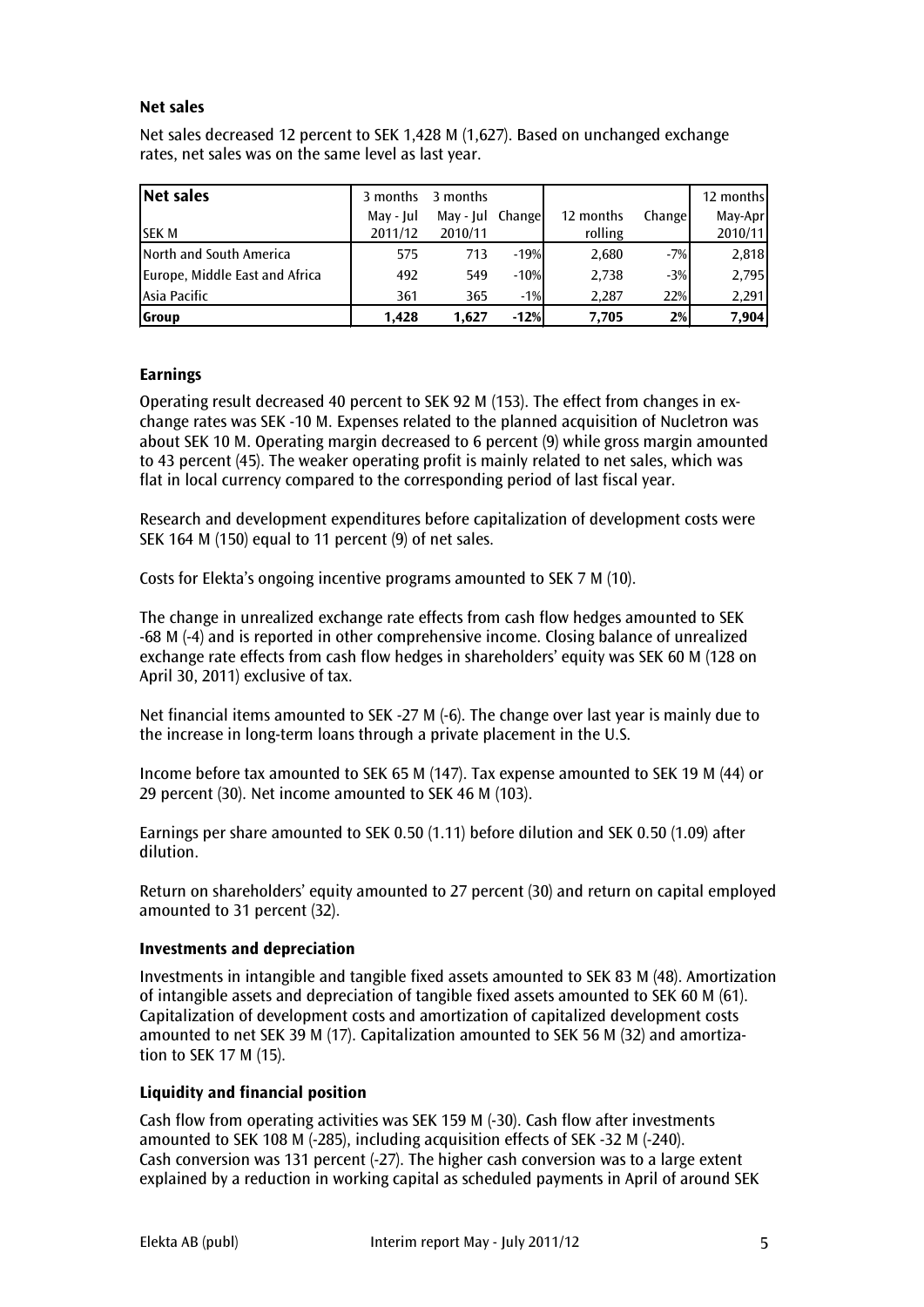150 M were received in May. Cash and cash equivalents amounted to SEK 2,816 M (1,363 on April 30, 2011) and interest-bearing liabilities amounted to SEK 2,216 M (881 on April 30, 2011). Thus, net cash amounted to SEK 600 M (482 on April 30, 2011). Net debt/equity ratio was -0.15 (-0.13 on April 30, 2011).

#### **Shares**

During the period 107,276 new Series B shares were subscribed through exercise of warrants distributed within the framework of the established option programs. Total number of registered shares on July 31, 2011 was 94,346,945 divided between 3,562,500 A-shares and 90,784,445 B-shares.

#### **Employees**

The average number of employees during the first three months of fiscal year 2010/11 was 2,752 (2,585). The average number of employees in the Parent Company in the same period was 20 (21).

The number of employees on July 31, 2011 totaled 2,782 compared with 2,760 on April 30, 2011.

#### **Risks and uncertainties**

A weak economic development and high levels public debt might, for some markets, mean less availability of financing for private customers and reduced future health care spending by the governments. Elekta's ability to deliver treatment equipment is to a large extent dependent on customers' readiness to receive the delivery and to pay within the agreed timeframe. This results in a risk of delayed deliveries and corresponding delayed revenue recognition. The Group's credit risks are normally limited since customer operations are, to a large extent, financed either directly or indirectly by public funds.

In its operations Elekta is subject to a number of financial risks primarily related to exchange rate fluctuations. In the short term the effect of currency movements is reduced through forward contracts. Hedging is conducted on the basis of expected net sales over a period of up to 24 months. The scope of the hedging is determined by the Company's assessment of currency risks.

Product safety issues and the regulatory approval processes in various countries constitute a risk since they could delay the ability of introducing products into the countries concerned.

A description of the generic risks and uncertainties in Elekta's business can be found in the Annual Report 2010/11 on page 63 and in note 2.

#### **Other significant events**

On May 5, 2011, Elekta strengthened its long term loan financing by entering into a private placement agreement with U.S. institutional investors. The transaction amount was USD 200 million with tenors between seven and twelve years.

On June 21, 2011, Elekta announced the signing of a definitive agreement to acquire Nucletron, the world leader in brachytherapy treatment planning and delivery. Under the terms of the agreement, Elekta will pay cash consideration of EUR 365 M to acquire Nucletron on a cash and debt-free basis. The transaction remains subject to regulatory approval and is set for completion in the near future. In 2010, Nucletron reported revenues of EUR 128 M and EBITDA of EUR 26 M. The acquisition is expected to be accretive to Elekta's cash earnings within twelve months. Nucletron will add 1,000 new customers to Elekta's customer base of more than 5,000. The two companies have highly synergistic product and technology portfolios. The combination will lead to enhanced solutions for customers and patients, and will allow the enlarged group to take mutual advantage of Nucletron's exper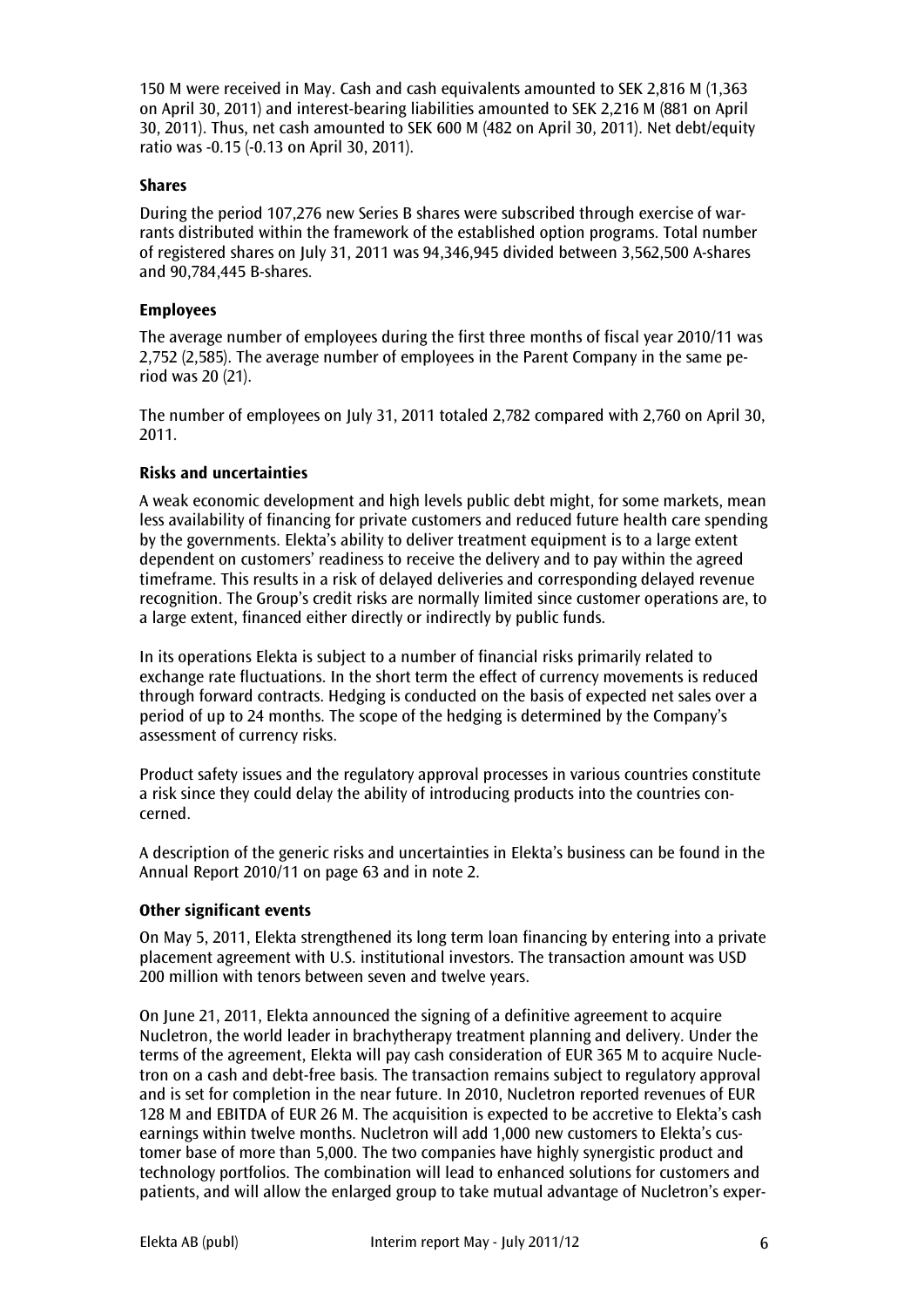tise in brachytherapy combined with Elekta's global presence, particularly in emerging markets. The transaction will be financed through existing cash on hand and available credit facilities. The proforma business will continue to have a strong financial profile.

On July 8, 2011, Elekta strengthened its financing through a revolving credit facility of SEK 1,000 M. The tenor is one year with an option to prolong for another year.

#### **Outlook for fiscal year 2011/12**

For the fiscal year 2011/12, Elekta's net sales is expected to grow by more than 10 percent in local currency. Operating profit in SEK is expected to grow by more than 10 percent. Currency is estimated to have a negative effect of about SEK 125 M including hedging effects on earnings for fiscal year 2011/12.

Stockholm, September 13, 2011

Tomas Puusepp President and CEO

*This report has not been reviewed by the company's auditors.*

#### **Financial information**

Interim report May – October 2011/12 December 2, 2011 Interim report May – January 2011/12 March 5, 2012 Year-end report May – April  $2011/12$  June 5, 2012

#### **For further information, please contact:**

Håkan Bergström, CFO, Elekta AB (publ) +46 8 587 25 547, hakan.bergstrom@elekta.com

Stina Thorman, Vice President Corporate Communications, Elekta AB (publ) +46 8 587 25 437, stina.thorman@elekta.com

Johan Andersson Melbi, Investor Relations Manager, Elekta AB (publ) +46 702 100 451, [johan.anderssonmelbi@elekta.com](mailto:johan.anderssonmelbi@elekta.com)

Elekta AB (publ) Corporate registration number 556170-4015 Box 7593, SE 103 93 Stockholm, Sweden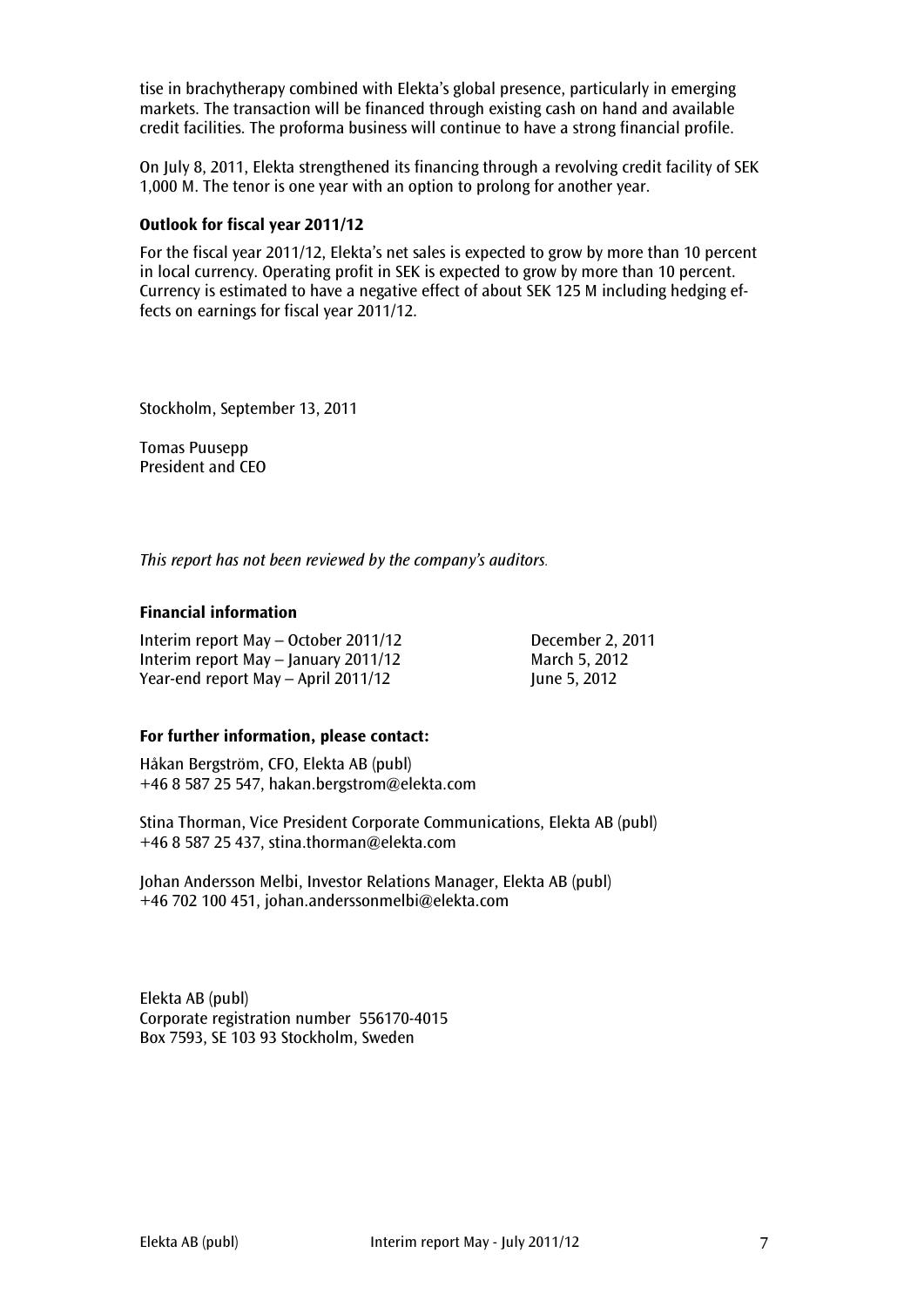# **Accounting principles**

This interim report is prepared, with regard to the Group, according to IAS 34 and the Swedish Annual Accounts Act and, with regard to the Parent Company, according to the Swedish Annual Accounts Act and RFR 2. The accounting principles applied correspond to those presented in the Annual Report 2010/11 with exceptions related to a limited number of revised standards and interpretations which are effective and applied from the fiscal year 2011/12. The changes have been assessed to have no material impact on future financial reports.

| <b>Exchange rates</b> |          |           | Average rate |        |                | <b>Closing rate</b> |        |
|-----------------------|----------|-----------|--------------|--------|----------------|---------------------|--------|
|                       |          | May - Jul | May - Jul    | Change | <b>Iul 31.</b> | Apr 30,             | Change |
| Country               | Currency | 2011/12   | 2010/11      |        | 2011           | 2011                |        |
| Euroland              | 1 EURI   | 9.070     | 9.582        | $-5%$  | 9.091          | 8.911               | 2%     |
| <b>Great Britain</b>  | 1 GBPI   | 10.266    | 11.401       | $-10%$ | 10.394         | 10.010              | 4%     |
| Japan                 | 1 JPY    | 0.079     | 0.085        | $-7%$  | 0.082          | 0.074               | 11%    |
| <b>United States</b>  | 1 USD    | 6.325     | 7.661        | $-17%$ | 6.370          | 6.005               | 6%     |

Regarding foreign group companies, order bookings and income statement are translated at average exchange rates for the reporting period while order backlog and balance sheet are translated at closing exchange rates.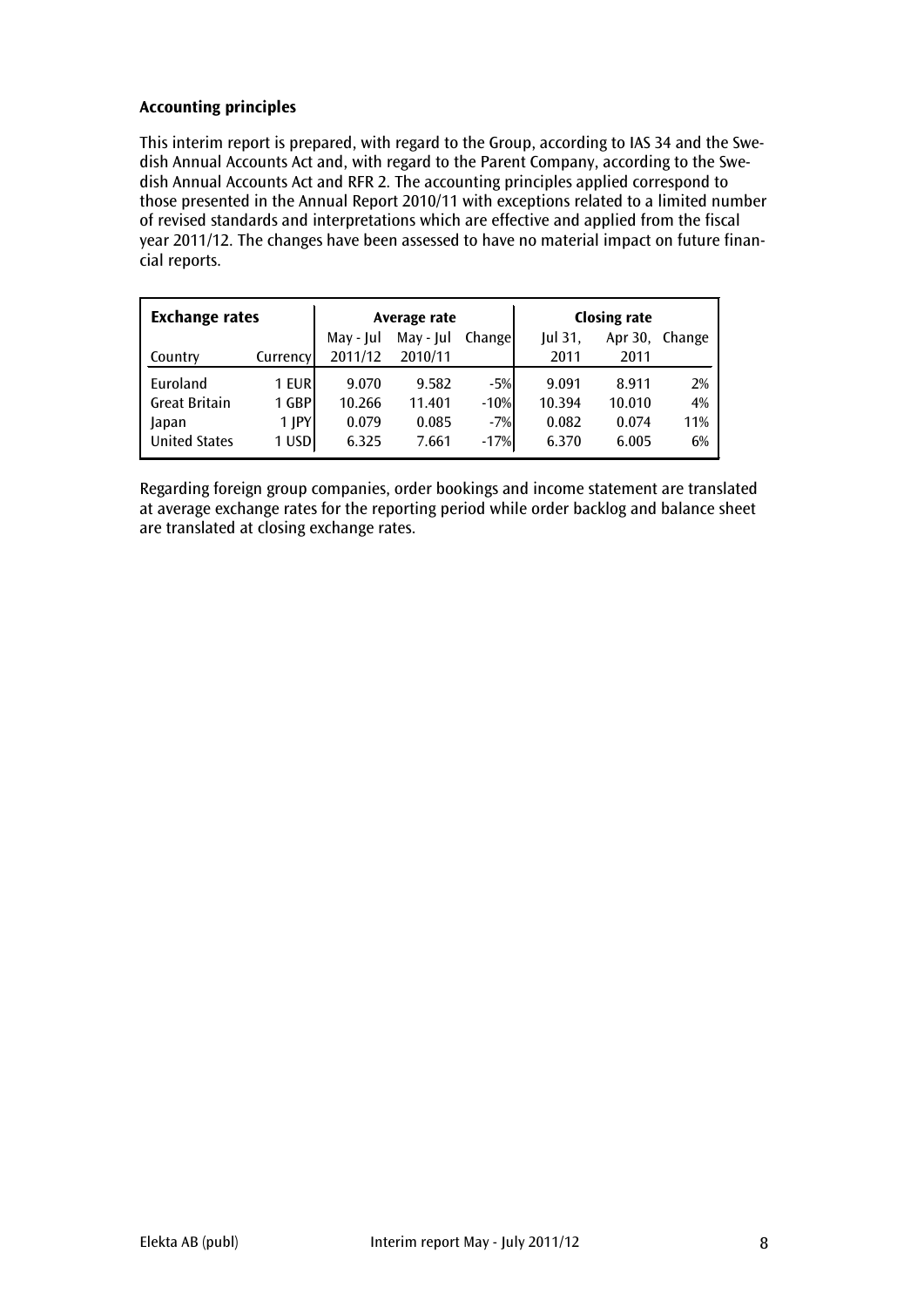## **CONSOLIDATED INCOME STATEMENT AND STATEMENT OF COMPREHENSIVE INCOME**

| <b>SEK M</b>                                                       | 3 months             | 3 months             | 12 months          | 12 months            |
|--------------------------------------------------------------------|----------------------|----------------------|--------------------|----------------------|
| Income statement                                                   | May - Jul<br>2011/12 | May - Jul<br>2010/11 | rolling<br>2010/11 | May - Apr<br>2010/11 |
| Net sales                                                          | 1,428                | 1,627                | 7,705              | 7,904                |
| Cost of products sold                                              | $-817$               | $-902$               | $-4,152$           | $-4,237$             |
| <b>Gross income</b>                                                | 611                  | 725                  | 3,553              | 3,667                |
| Selling expenses                                                   | $-228$               | $-228$               | $-957$             | $-957$               |
| Administrative expenses                                            | $-168$               | $-191$               | $-726$             | $-749$               |
| R&D expenses<br>Exchange rate differences                          | $-139$<br>16         | $-133$<br>$-20$      | $-558$<br>129      | $-552$<br>93         |
| <b>Operating result</b>                                            | 92                   | 153                  | 1,441              | 1,502                |
| Result from participations in associates                           | 3                    | 0                    | 2                  | $-1$                 |
| Interest income                                                    | 8                    | 8                    | 26                 | 26                   |
| Interest expenses and similar items                                | $-38$                | $-13$                | $-83$              | -58                  |
| Exchange rate differences                                          | $\bf{0}$             | $-1$                 | $-4$               | -5                   |
| Income before tax                                                  | 65                   | 147                  | 1,382              | 1,464                |
| Income taxes                                                       | $-19$                | -44                  | $-408$             | -433                 |
| <b>Net income</b>                                                  | 46                   | 103                  | 974                | 1,031                |
| Net income attributable to:                                        |                      |                      |                    |                      |
| Parent Company shareholders<br>Non-controlling interests           | 47<br>$-1$           | 103<br>$\bf{0}$      | 975<br>$-1$        | 1,031<br>$\bf{0}$    |
|                                                                    |                      |                      |                    |                      |
| Earnings per share before dilution, SEK                            | 0.50                 | 1.11                 | 10.43              | 11.04                |
| Earnings per share after dilution, SEK                             | 0.50                 | 1.09                 | 10.32              | 10.91                |
| Statement of comprehensive income                                  |                      |                      |                    |                      |
| Net income                                                         | 46                   | 103                  | 974                | 1,031                |
| Other comprehensive income:                                        |                      |                      |                    |                      |
| Cost of incentive programs<br>Revaluation of cash flow hedges      | 5<br>-68             | 11<br>$-4$           | 13<br>$-2$         | 19<br>62             |
| Translation differences from foreign operations                    | 126                  | $-9$                 | $-187$             | $-322$               |
| Hedge of net investment                                            | 3                    | 0                    | -6                 | $-9$                 |
| Income tax relating to components of<br>other comprehensive income | 22                   |                      | 26                 |                      |
|                                                                    |                      | 4                    |                    | 8                    |
| Other comprehensive income for the period                          | 88                   | $\overline{2}$       | $-156$             | $-242$               |
| Comprehensive income for the period                                | 134                  | 105                  | 818                | 789                  |
| Comprehensive income attributable to:                              |                      |                      |                    |                      |
| Parent Company shareholders                                        | 135                  | 105<br>$\Omega$      | 819<br>$-1$        | 789                  |
| Non-controlling interests                                          | $-1$                 |                      |                    | $\bf{0}$             |
|                                                                    |                      |                      |                    |                      |
| <b>CASH FLOW</b>                                                   |                      |                      |                    |                      |
| <b>SEK M</b>                                                       |                      |                      |                    |                      |
| Operating cash flow<br>Change in working capital                   | $-25$<br>184         | 65<br>$-95$          | 1,090<br>$-61$     | 1,180<br>$-340$      |
| Cash flow from operating activities                                | 159                  | $-30$                | 1,029              | 840                  |
| Business combinations and investments in associates                | $-32$                | $-240$               | $-51$              | $-259$               |
| Other investing activities                                         | $-19$                | $-15$                | $-94$              | -90                  |
| Cash flow from investing activities                                | -51                  | $-255$               | $-145$             | -349                 |
| <b>Cash flow after investments</b>                                 | 108                  | $-285$               | 884                | 491                  |
| Cash flow from financing activities                                | 1,384                | 14                   | 1,143              | $-227$               |
| Cash flow for the period                                           | 1,492                | $-271$               | 2,027              | 264                  |
| Exchange rate differences                                          | $-39$                | 1                    | $-114$             | -74                  |
| Change in cash and cash equivalents for the period                 | 1,453                | $-270$               | 1,913              | 190                  |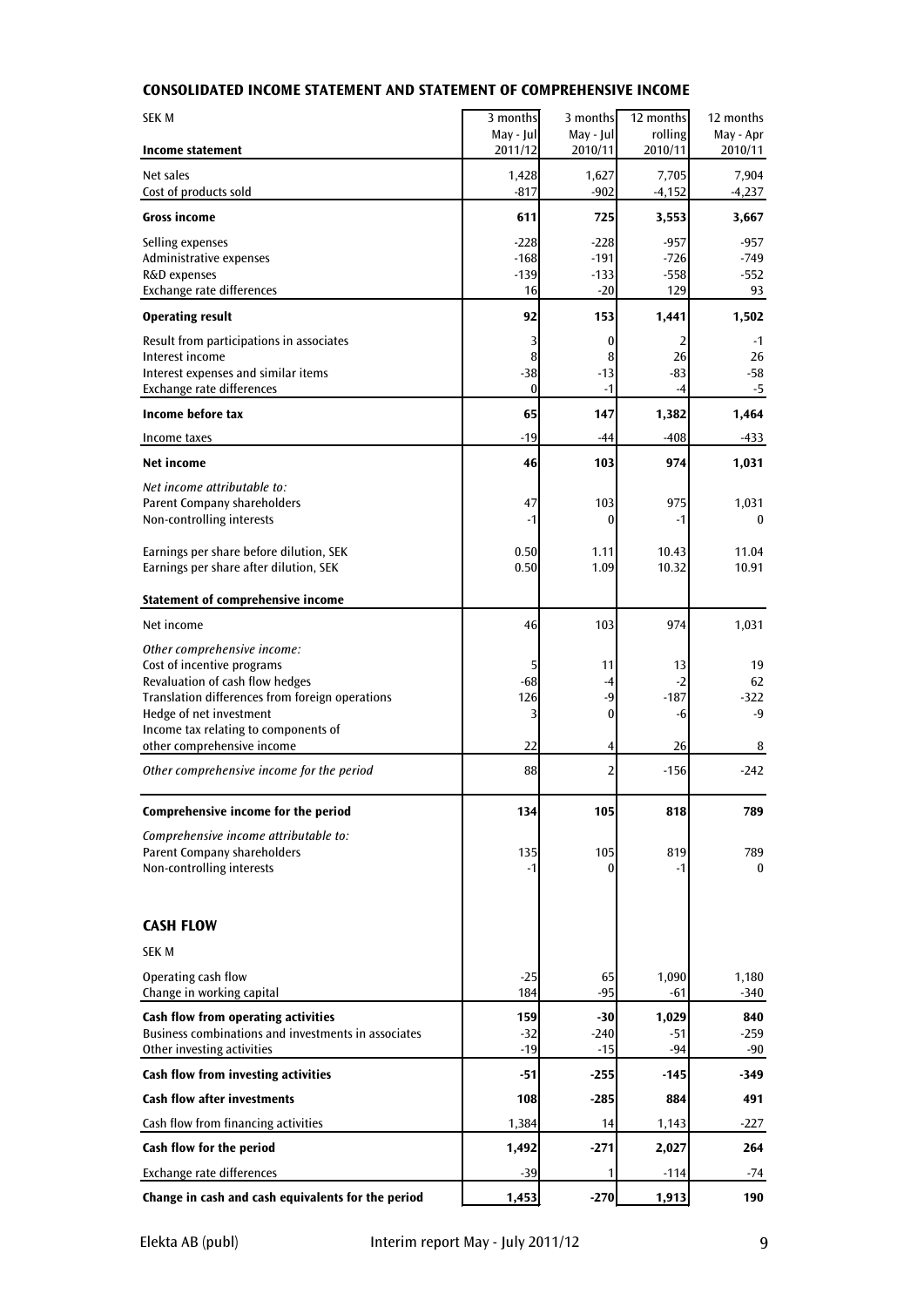## **CONSOLIDATED BALANCE SHEET**

| <b>SEK M</b>                            | Jul 31,<br>2011 | Jul 31,<br>2010 | Apr 30,<br>2011 |
|-----------------------------------------|-----------------|-----------------|-----------------|
| <b>Non-current assets</b>               |                 |                 |                 |
| Intangible assets                       | 2,821           | 3,033           | 2,692           |
| Tangible fixed assets                   | 247             | 248             | 236             |
| <b>Financial assets</b>                 | 73              | 81              | 67              |
| Deferred tax assets                     | 180             | 167             | 206             |
| <b>Total non-current assets</b>         | 3,321           | 3,529           | 3,201           |
| <b>Current assets</b>                   |                 |                 |                 |
| Inventories                             | 638             | 646             | 540             |
| Accounts receivable                     | 1,822           | 2,105           | 2,273           |
| Other current receivables               | 1,514           | 1,253           | 1,585           |
| Cash and cash equivalents               | 2,816           | 904             | 1,363           |
| <b>Total current assets</b>             | 6,790           | 4,908           | 5,761           |
| <b>Total assets</b>                     | 10,111          | 8,437           | 8,962           |
| Elekta's owners' equity                 | 3,980           | 3,352           | 3,832           |
| Non-controlling interests               | $\theta$        | $\bf{0}$        | $\overline{1}$  |
| <b>Total equity</b>                     | 3,980           | 3,352           | 3,833           |
| <b>Non-current liabilities</b>          |                 |                 |                 |
| Long-term interest-bearing liabilities  | 2,109           | 951             | 782             |
| Deferred tax liabilities                | 226             | 229             | 300             |
| Other long-term liabilities             | 122             | 99              | 119             |
| <b>Total non-current liabilities</b>    | 2,457           | 1,279           | 1,201           |
| <b>Current liabilities</b>              |                 |                 |                 |
| Short-term interest-bearing liabilities | 107             | 126             | 99              |
| Accounts payable                        | 396             | 394             | 544             |
| <b>Advances from customers</b>          | 1,037           | 1,270           | 1,113           |
| Other current liabilities               | 2,134           | 2,016           | 2,172           |
| <b>Total current liabilities</b>        | 3,674           | 3,806           | 3,928           |
| <b>Total equity and liabilities</b>     | 10,111          | 8,437           | 8,962           |
| Assets pledged                          |                 | 5               | 3               |
| <b>Contingent liabilities</b>           | 51              | 23              | 55              |

#### **CHANGES IN EQUITY**

| <b>SEK M</b>                              | $ ul$ 31, | $ ul$ 31,        | Apr 30, |
|-------------------------------------------|-----------|------------------|---------|
|                                           | 2011      | 2010             | 2011    |
| <b>Attributable to Elekta's owners</b>    |           |                  |         |
| Opening balance                           | 3,832     | 3,243            | 3,243   |
| Comprehensive income for the period       | 135       | 105              | 789     |
| <b>Exercise of warrants</b>               | 13        | 104              | 180     |
| Repurchase of own shares                  |           | $-100$           | $-100$  |
| Dividend                                  |           |                  | $-280$  |
| Total                                     | 3,980     | 3,352            | 3,832   |
| Attributable to non-controlling interests |           |                  |         |
| Opening balance                           |           |                  |         |
| Comprehensive income for the period       | -1        | $-1$             | 0       |
| Total                                     |           | $\boldsymbol{0}$ |         |
| <b>Closing balance</b>                    | 3,980     | 3,352            | 3,833   |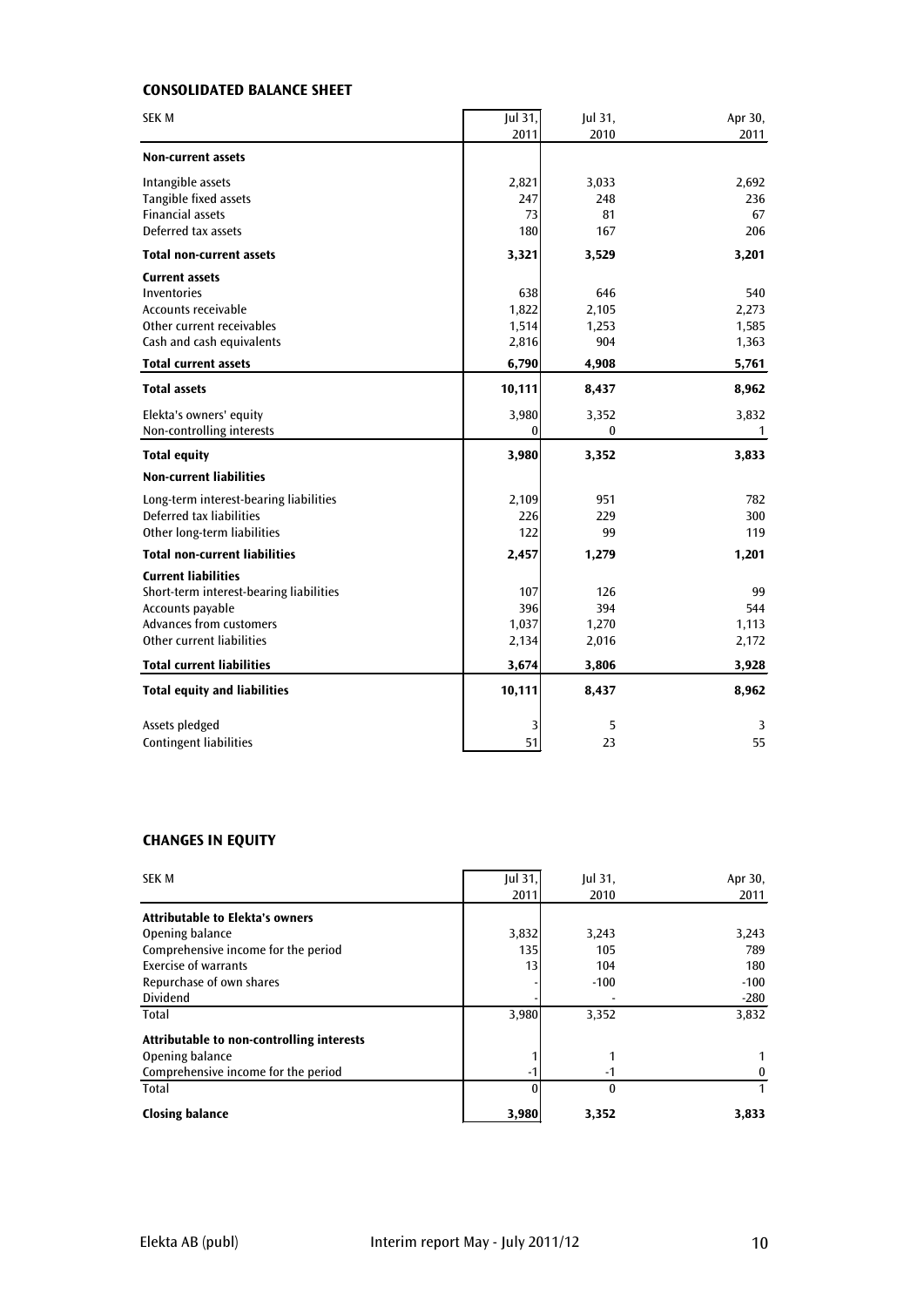| <b>KEY FIGURES</b>             | 12 months<br>May - Apr<br>2006/07 | 12 months<br>May - Apr<br>2007/08 | 12 months<br>May - Apr<br>2008/09 | 12 months<br>May - Apr<br>2009/10 | 12 months<br>May - Apr<br>2010/11 | 3 months<br>May - Jul<br>2010/11 | 3 months<br>May - Jul<br>2011/12 |
|--------------------------------|-----------------------------------|-----------------------------------|-----------------------------------|-----------------------------------|-----------------------------------|----------------------------------|----------------------------------|
| Order bookings, SEK M          | 5,102                             | 5,882                             | 7,656                             | 8,757                             | 9,061                             | 1,889                            | 1,700                            |
| Net sales, SEK M               | 4,525                             | 5,081                             | 6,689                             | 7,392                             | 7,904                             | 1,627                            | 1,428                            |
| Operating result, SEK M        | 509                               | 650                               | 830                               | 1,232                             | 1,502                             | 153                              | 92                               |
| Operating margin               | 11%                               | 13%                               | 12%                               | 17%                               | 19%                               | 9%                               | 6%                               |
| Profit margin                  | 11%                               | 12%                               | 12%                               | 16%                               | 19%                               | 9%                               | 5%                               |
| Shareholders' equity, SEK M    | 1.863                             | 1.813                             | 2,555                             | 3.244                             | 3,833                             | 3,352                            | 3,980                            |
| Capital employed, SEK M        | 2,850                             | 3,262                             | 4,182                             | 4.283                             | 4.714                             | 4,429                            | 6,196                            |
| Equity/assets ratio            | 35%                               | 29%                               | 32%                               | 38%                               | 43%                               | 40%                              | 39%                              |
| Net debt/equity ratio          | 0.27                              | 0.58                              | 0.31                              | $-0.04$                           | $-0.13$                           | 0.05                             | $-0.15$                          |
| Return on shareholders' equity | 19%                               | 23%                               | 27%                               | 30%                               | 30%                               | 30%                              | 27%                              |
| Return on capital emploved     | 20%                               | 24%                               | 24%                               | 30%                               | 35%                               | 32%                              | 31%                              |

| <b>DATA PER SHARE</b>             | 12 months | 12 months | 12 months | 12 months | 12 months              | 3 months               | 3 months  |
|-----------------------------------|-----------|-----------|-----------|-----------|------------------------|------------------------|-----------|
|                                   | May - Apr | May - Apr | May - Apr | May - Apr | May - Apr              | May - Jul              | May - Jul |
|                                   | 2006/07   | 2007/08   | 2008/09   | 2009/10   | 2010/11                | 2010/11                | 2011/12   |
| Earnings per share                |           |           |           |           |                        |                        |           |
| before dilution, SEK              | 3.72      | 4.46      | 6.00      | 9.09      | 11.04                  | 1.11                   | 0.50      |
| after dilution, SEK               | 3.70      | 4.44      | 6.00      | 9.01      | 10.91                  | 1.09                   | 0.50      |
| Cash flow per share <sup>1)</sup> |           |           |           |           |                        |                        |           |
| before dilution, SEK              | $-1.14$   | $-3.04$   | 6.30      | 10.50     | 5.25                   | $-3.06$                | 1.15      |
| after dilution. SEK               | $-1.14$   | $-3.03$   | 6.30      | 10.41     | 5.19                   | $-3.02$                | 1.14      |
| Shareholders' equity per share    |           |           |           |           |                        |                        |           |
| before dilution. SEK              | 19.96     | 19.70     | 27.67     | 34.95     | 40.89                  | 35.83                  | 42.41     |
| after dilution, SEK               | 20.46     | 20.03     | 27.67     | 37.50     | 42.44                  | 38.17                  | 43.82     |
| Average number of shares          |           |           |           |           |                        |                        |           |
| before dilution, 000s             | 93,698    | 92,199    | 92,029    | 92,208    | 93,341                 | 93,026                 | 93,768    |
| after dilution, 000s              | 94,249    | 92,479    | 92,029    | 92,945    | 94,507                 | 94,296                 | 95,036    |
| Number of shares at closing       |           |           |           |           |                        |                        |           |
| before dilution, 000s             | 93,036    | 91,570    | 92,125    | 92,795    | $93,738$ <sup>2)</sup> | $93,058$ <sup>2)</sup> | 93,845    |
| after dilution, 000s              | 94,072    | 92,245    | 92,125    | 95,895    | 95,905                 | 96,481                 | 95,894    |

Dilution 2005/06 – 2007/08 refers to warrants program 2004/2008. Dilution 2009/10 - 2011/12 refers to warrants programs 2007/2012 and 2008/2012 and share program 2009/2012 and 2010/2013.

1) Excluding the acquisitions of BMEI 2006/07 SEK 0.39 before and after dilution, 3D Line and CMS 2007/08 SEK 2.96 before dilution and SEK 2.95 after dilution, RMI and Elekta Korea 2010/11 SEK 7.77 before dilution and SEK 7.60 after dilution.

2) Number of registered shares at closing exluding treasury shares (502,000 shares).

| Data per quarter      | 01      | 02      | 03      | 04      | 01      | 02      | 03      | 04      | 01      |
|-----------------------|---------|---------|---------|---------|---------|---------|---------|---------|---------|
| <b>SEKM</b>           | 2009/10 | 2009/10 | 2009/10 | 2009/10 | 2010/11 | 2010/11 | 2010/11 | 2010/11 | 2011/12 |
| Order bookings        | 1.658   | 2.150   | 1.897   | 3,052   | 1,889   | 2,238   | 1.914   | 3.020   | 1,700   |
| Net sales             | 1.440   | 1.691   | 1.704   | 2,557   | 1.627   | 1.879   | 1,822   | 2.576   | 1,428   |
| Operating profit      | 89      | 232     | 232     | 679     | 153     | 302     | 296     | 7511    | 92      |
| <b>Cash flow from</b> |         |         |         |         |         |         |         |         |         |
| operating activities  | $-138$  | 288     | 439     | 467     | $-30$   | 234     | 256     | 380     | 159     |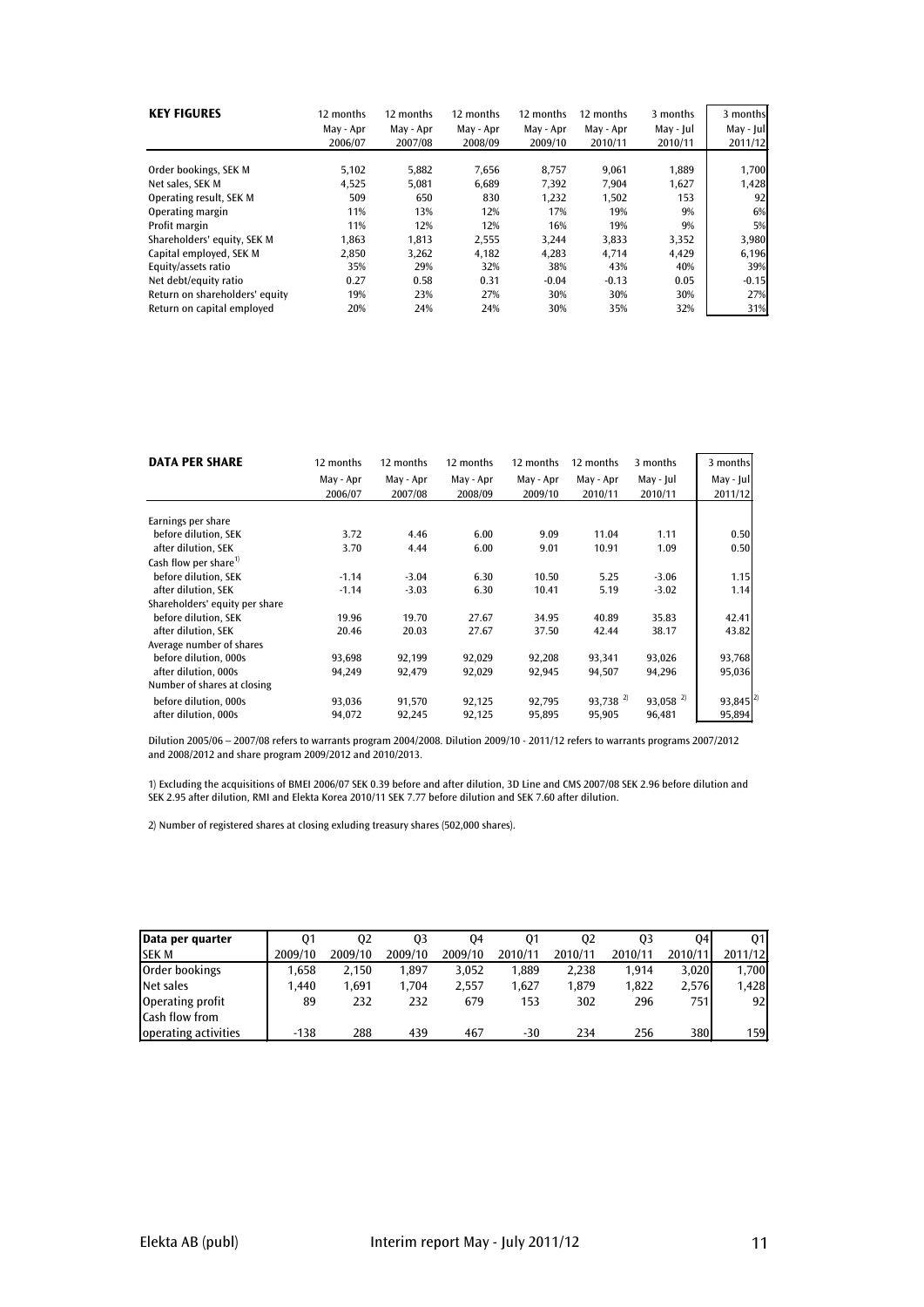#### **Segment reporting**

Elekta applies geographical segmentation. Order bookings, net sales and contribution margin for respective region are reported to Elekta's CFO and CEO (chief operating decision maker). In the regions' operating expenses cost of products sold and expenses are directly attributable to the respective region reported. Global costs for R&D, marketing, management of product supply centers and Parent Company are not allocated per region. Currency exposure is concentrated to product supply centers. The majority of exchange differences in operations are reported in global costs.

#### **May-Jul 2011/12**

|                         | North and     | Europe, Africa  | Asia Pacific | Total    | $%$ of    |
|-------------------------|---------------|-----------------|--------------|----------|-----------|
| <b>SEK M</b>            | South America | and Middle East |              |          | net sales |
| Net sales               | 575           | 492             | 361          | 1,428    |           |
| Operating expenses      | $-381$        | $-354$          | $-291$       | $-1.026$ | 72%       |
| Contribution margin     | 194           | 138             | 70           | 402      | 28%       |
| Global costs            |               |                 |              | $-310$   | 22%       |
| <b>Operating result</b> |               |                 |              | 92       | 6%        |
| Contribution margin     | 34%           | 28%             | 19%          |          |           |

#### **May-Jul 2010/11**

|                         | North and     | Europe, Africa  | Asia Pacific | Total    | % of      |
|-------------------------|---------------|-----------------|--------------|----------|-----------|
| <b>SEK M</b>            | South America | and Middle East |              |          | net sales |
| Net sales               | 713           | 549             | 365          | 1,627    |           |
| Operating expenses      | -468          | $-410$          | $-265$       | $-1.142$ | 70%       |
| Contribution margin     | 245           | 139             | 101          | 485      | 30%       |
| Global costs            |               |                 |              | $-332$   | 20%       |
| <b>Operating result</b> |               |                 |              | 153      | 9%        |
| Contribution margin     | 34%           | 25%             | 28%          |          |           |

#### **May-Apr 2010/11**

|                         | North and     | Europe, Africa  | Asia Pacific | Total    | $%$ of    |
|-------------------------|---------------|-----------------|--------------|----------|-----------|
| <b>SEK M</b>            | South America | and Middle East |              |          | net sales |
| Net sales               | 2,818         | 2,795           | 2,291        | 7,904    |           |
| Operating expenses      | $-1,864$      | $-1.884$        | $-1.549$     | $-5.297$ | 67%       |
| Contribution margin     | 954           | 911             | 742          | 2,607    | 33%       |
| Global costs            |               |                 |              | $-1.105$ | 14%       |
| <b>Operating result</b> |               |                 |              | 1,502    | 19%       |
| Contribution margin     | 34%           | 33%             | 32%          |          |           |

#### **Rolling 12 months Aug-Jul 2010/11**

| <b>SEK M</b>            | North and<br>South America | Europe, Africa<br>and Middle East | Asia Pacific | Total    | $%$ of<br>net sales |
|-------------------------|----------------------------|-----------------------------------|--------------|----------|---------------------|
| Net sales               | 2,680                      | 2,738                             | 2,287        | 7,705    |                     |
| Operating expenses      | $-1,777$                   | $-1,828$                          | $-1,576$     | $-5.181$ | 67%                 |
| Contribution margin     | 903                        | 910                               | 712          | 2.524    | 33%                 |
| Global costs            |                            |                                   |              | $-1,083$ | 14%                 |
| <b>Operating result</b> |                            |                                   |              | 1.441    | 19%                 |
| Contribution margin     | 34%                        | 33%                               | 31%          |          |                     |

Elekta's operations are characterized by significant quarterly variations in delivery volumes and product mix, which have a direct impact on net sales and profits. This is accentuated when the operation is split into segments as is the impact of currency fluctuations between the years.